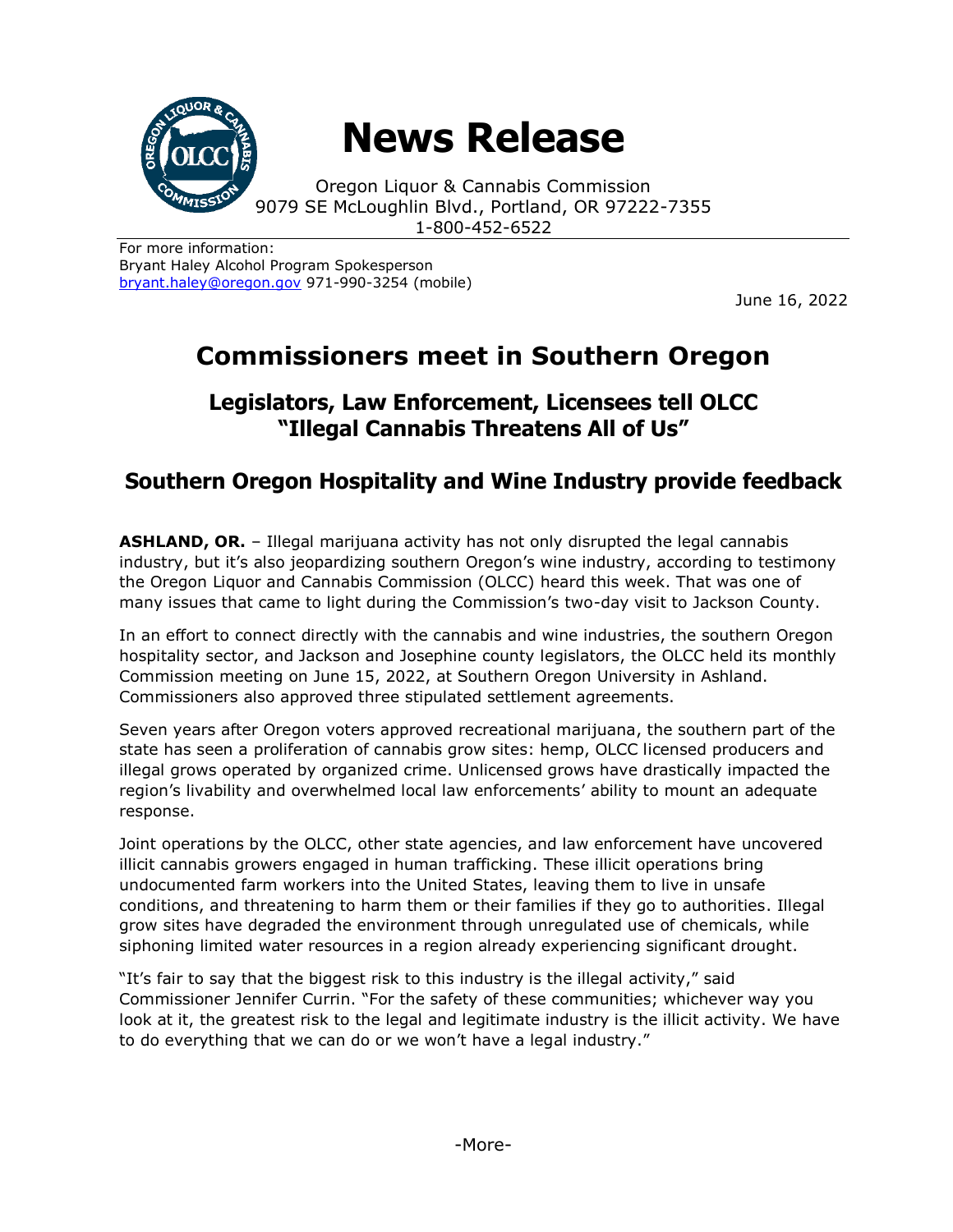June 16, 2022 OLCC Commission Meeting

Legislators and law enforcement officials outlined these challenges in a plea to the OLCC for Commissioners to use their influence and aide in the creation of a sustainable funding source to support response operations. Cannabis growers also testified in support of finding solutions to these issues which undercuts their ability to operate and casts a shadow over the industry's reputation as a whole.

"Bad actors or entrepreneurs who think they can skirt the rules will change," said Commissioner Marvin Revoal. "If the funding isn't continuous, then the problem spreads."

The wine industry echoed the same concerns by listing the impacts illegal grows have on grape growing operations in Southern Oregon, including: "pesticide drift" damaging crops, irrigation canals running dry due to over use and heavily armed guards present on adjacent farms with questionable "hemp" growing operations.

"One day, last year, I woke up and found 120 hoop houses next to my driveway," said Dennis O'Donoghue of Celtic Moon Vineyards. "I noticed within a few weeks of the potted marijuana plants being put in place herbicide drift and damage to my vineyards which reduced my yields quite a bit."

Wine growers also discussed the environmental impact on grape growing in recent years from excessive heat and smoke taint from wildfires that have plagued the region. On top of this, wineries have experienced their own supply chain shortages for bottles, and tasting room closures due to COVID.

On a positive note, the wine industry highlighted that Oregon's brand has risen in recognition over the past few years. This growth in popularity has enabled wineries to sell their bottles at a higher price point into larger markets.

Commissioners also heard similar supply chain frustrations from southern Oregon bars and restaurants. Much of the conversation focused on pandemic operating difficulties, and challenges for re-opening given changes in consumer behavior. Business owners cited problems obtaining specific types of liquor, increased food prices and a lack of adequate staff.

The Commission committed to working to find ways how the OLCC could provide some relief to those challenges. In response the hospitality industry, commended the OLCC for its pandemic response citing the Commission's policy changes like outdoor seating expansion and cocktails to go as vital changes that kept some businesses afloat.

Executive Director Steve Marks closed the meeting by acknowledging the breadth of the topics covered during the meeting by stating, "Our highest priority, and part of the reason why we're down here; is helping businesses." Marks continued, "Anything we can do to help, and any of these issues that we've heard today, we'll do what we can to help."

The Commissioners also ratified the following stipulated settlement agreements (detailed information on specific cases can be found [on the OLCC website\)](https://www.oregon.gov/olcc/Pages/final_orders.aspx):